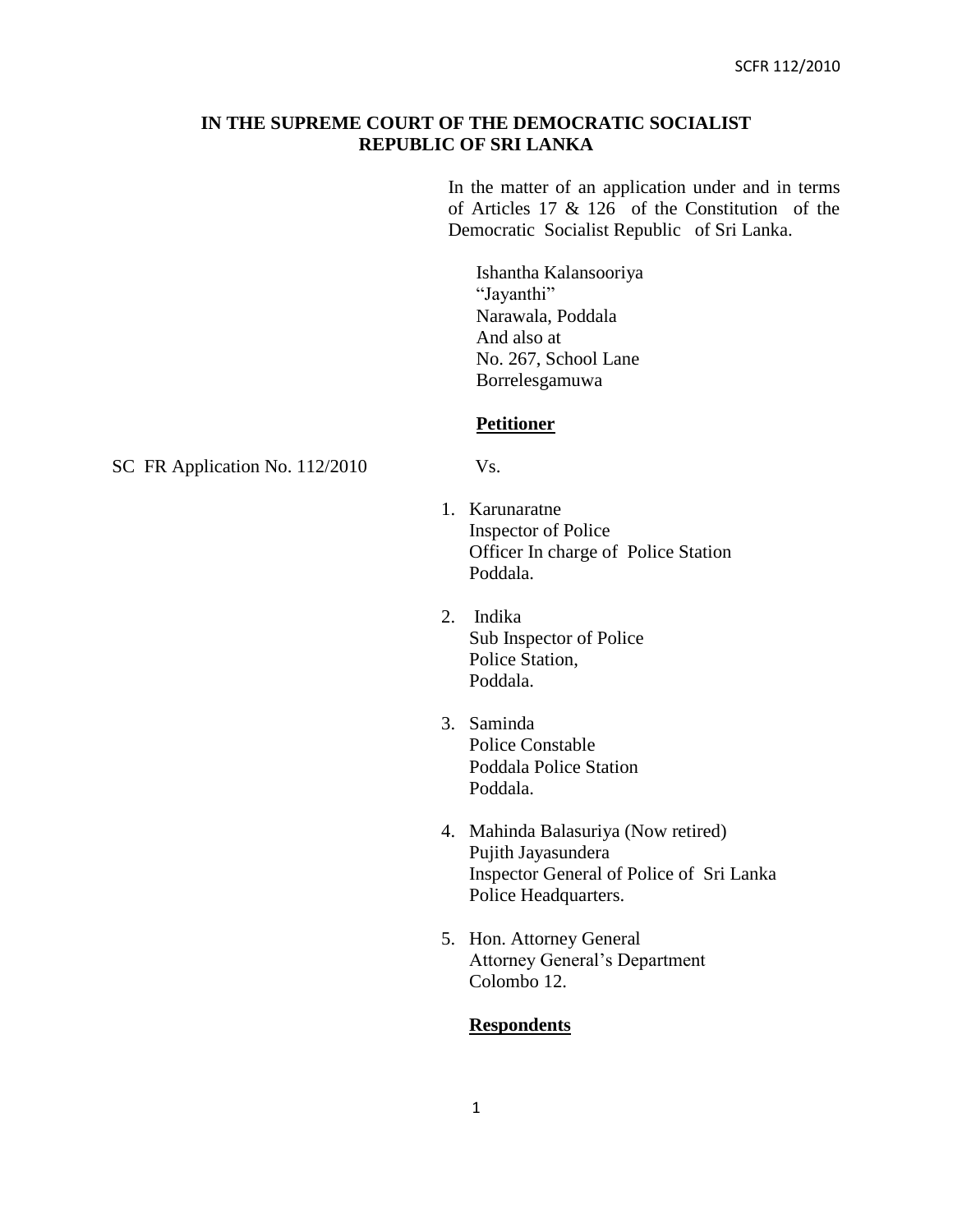| <b>Before</b> | $\vdots$             | Priyasath Dep, PC. J<br>Sisira J. de Abrew, J.<br>Nalin Perera J. |
|---------------|----------------------|-------------------------------------------------------------------|
| Counsel       | ÷                    | Anil Silva PC for the Petitioner.                                 |
|               |                      | C. Paranagama for $1st - 3rd$ Respondents.                        |
|               |                      | M. Tennakoon, SSC for Hon. Attorney General.                      |
|               |                      |                                                                   |
| Argued on     | $\ddot{\phantom{a}}$ | 27.06.2016                                                        |
| Decided on    |                      | 04.08.2017                                                        |

#### Priyasath Dep, PC. CJ

The Petitioner filed this Application alleging that his fundamental rights guaranteed under Articles 11, 12, 13(1) and 13(2) of the Constitution were violated by the Respondents. The Petitioner in this case is a former member of Bope-Poddala Pradeshiya Sabha during the years 1991 to 2002 and also an owner of footwear manufacturing business at Borelesgamuwa named "Elegant". The Petitioner stated that prior to the 2010 Presidential Election he went to his native place at Poddala and he was assisting Dr Romesh Pathirana, the organizer of SLFP for Akmeemana electorate supporting the candidature of the incumbent President at the forthcoming Presidential Election.

On 24.01.2010 at or about 10.30 pm, the Petitioner was travelling on a pillion of a motor bike ridden by his friend Nanayakkara Masachchige Nalin Dayanga (Nalin) and were travelling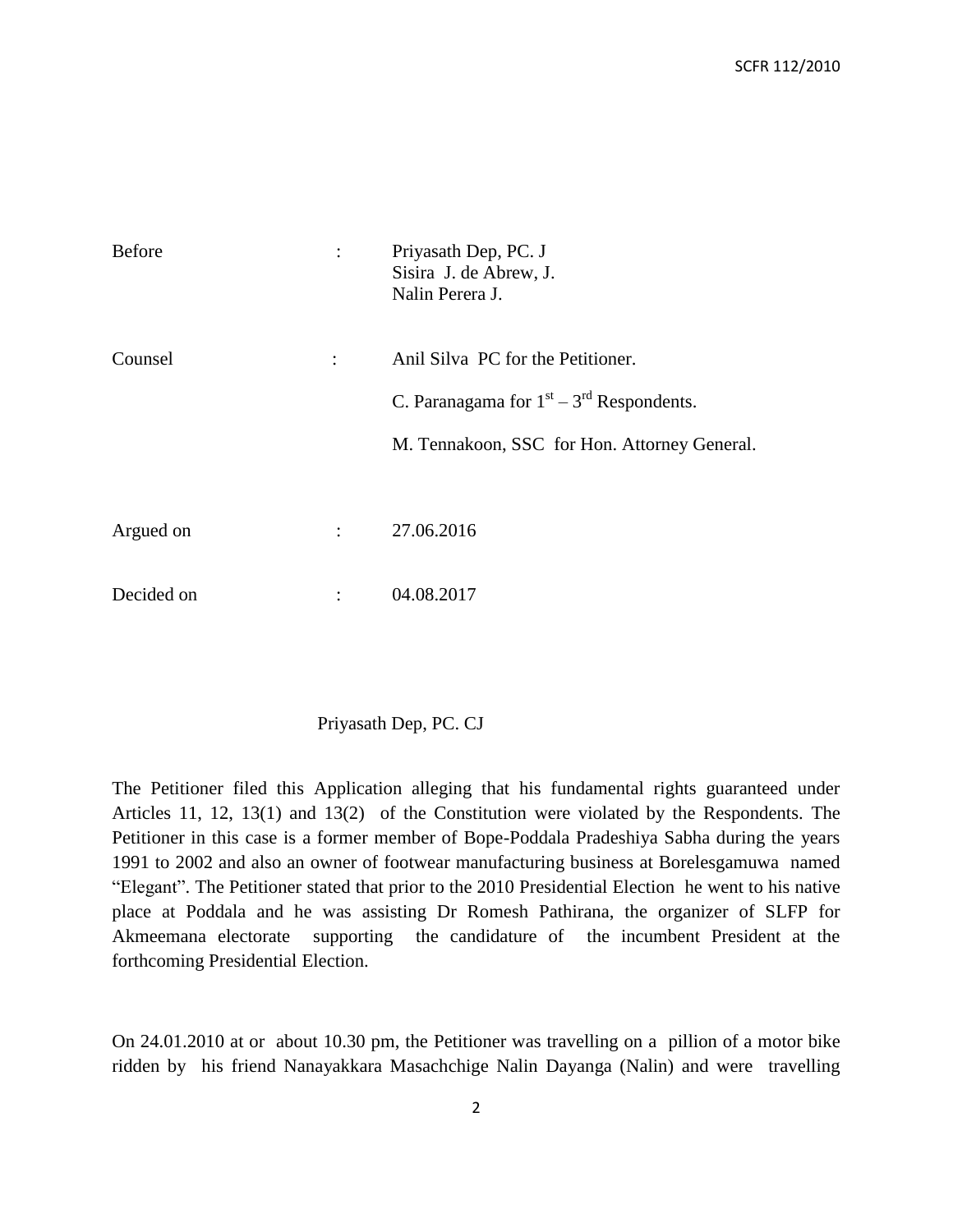along Galle-Baddegama road. While he was travelling in front of Meepawala Karunanyake's house Sarath Kalansooriya ("Sarath")gave a call to him to inquire about a matter involving one of his friends.

The Petitioner stated that he had a friendly conversation with Sarath to resolve a minor dispute regarding a verbal abuse which had taken place between Somasiri Madanayake and Sarath. The Petitioner states that within few minutes the  $1<sup>st</sup>$  Respondent came in a police jeep bearing registration number WP LE 9080 along with the  $2<sup>nd</sup>$  and the  $3<sup>rd</sup>$  Respondents and few other police constables and without making any inquiry slammed and punched his face whilst the other constables hit him with their weapons.

Thereafter the Petitioner was dragged and pushed towards the police jeep by  $1<sup>st</sup>$  to  $3<sup>rd</sup>$ Respondents with the help of other police constables and took him inside the jeep and drew away. Petitioner states that the 1st Respondent was smelling of liquor. He was given no reasons for his arrest.

The Petitioner in para 12 of the petition states that :

i. "Once inside the Police station he was asked to kneel down by the said  $1<sup>st</sup>$  Respondent while using abusive Language such as "Danagahapan Paraya" and was forced to do so, while other police officers such as the  $2<sup>nd</sup>$  and  $3<sup>rd</sup>$  Respondents looked on together with other police officers and constables and the Petitioner was shoved to the floor, punched and kicked on the head, face, chest, shoulders, stomach, back and legs etc. by the  $1<sup>st</sup>$  Respondent.

ii. Thereafter he was forcefully asked to stand and dragged from the legs and assaulted with a club by the said  $1<sup>st</sup>$  Respondent who was easily identified as drunk and violent under the influence of liquor and otherwise, saying in Sinhala and in an abusive manner "Umbata mama sathiyak avidinna thiyanne ne" (I will not allow you to walk for one week) while the said  $2<sup>nd</sup>$ and  $3<sup>rd</sup>$  Respondents and the other officers and constable were holding the Petitioner tightly to facilitate such inhumane treatment.

iii. The Petitioner who was threatened with life and limb pleaded with the said 1st and  $2<sup>nd</sup>$ Respondents not to treat him like that by saying in Sinhala "Policiyen mehemath thirisan widiyata gahanawada" and however the said  $1<sup>st</sup>$  Respondent did not stop such assault till the said club was broken.

iv. Thereafter the said 1<sup>st</sup> Respondent directed one such police constable or an officer who was in civvies to handcuff him and then he was dragged to the police cell".

The Petitioner was taken to Baddegama Hospital and produced before the Judicial Medical Officer on the same night but however he was not sent to the hospital police post to record a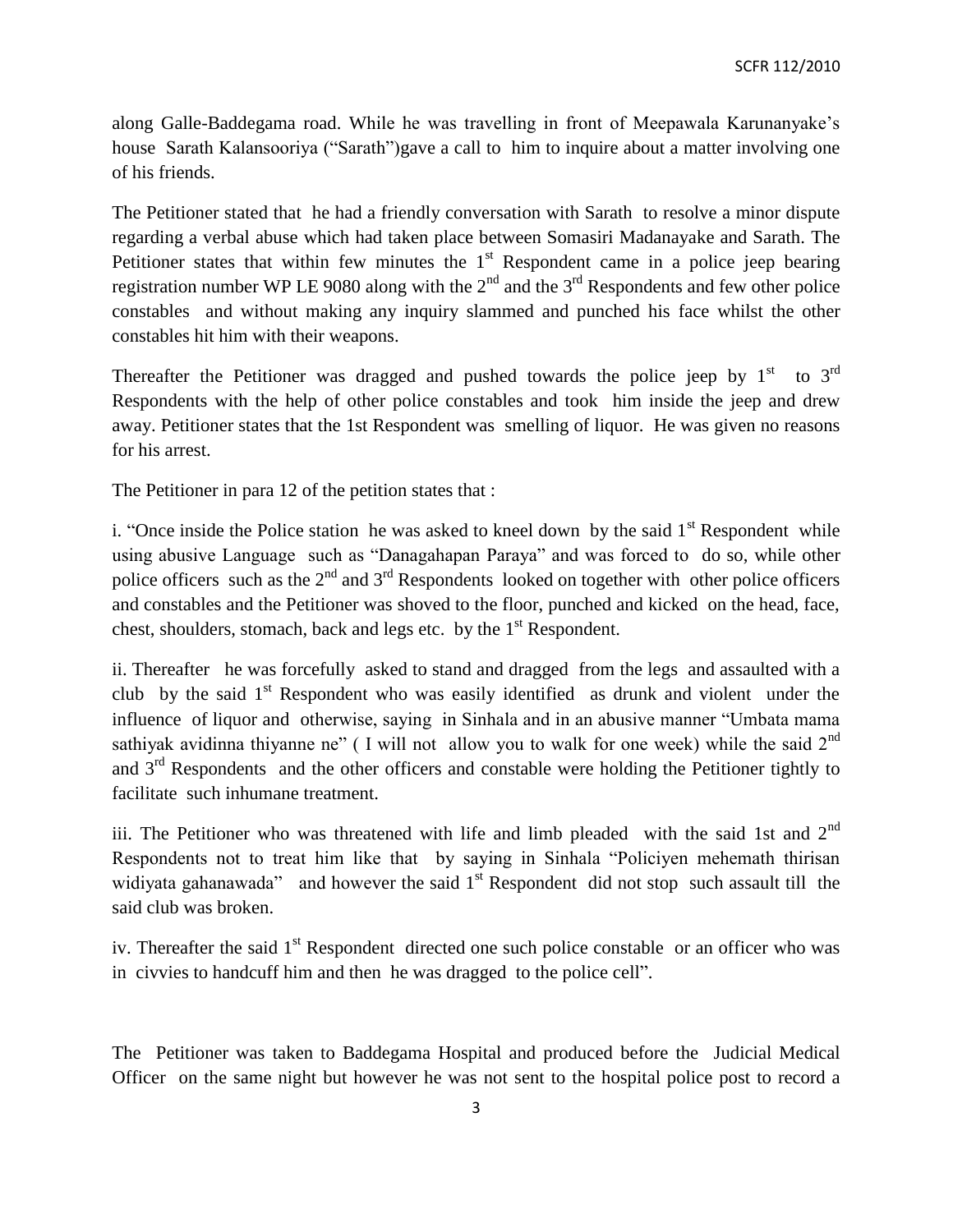statement. According to the Petitioner at that time he was suffering from severe pain all over his body and had aberrations on and around the collar bone and swelling of the lower part of the lower limb on both legs. He was taken back to Poddala police station and he was handcuffed again and put to the police cell.

An Assistant Superintendent of Police came to the Police Station later in the night and the Petitioner was taken out from the cell and was taken to the  $1<sup>st</sup>$  Respondent's room where the ASP was seated. The ASP instructed the 1<sup>st</sup> Respondent to record a statement from the Petitioner and it was recorded accordingly. Thereafter he was released from the police custody on police bail.

The Petitioner got himself admitted to the Karapitiya Teaching Hospital on 25. 01 2016 as he was suffering from a severe body pain. Petitioner in para 22 of the Petition stated that:

"The Petitioner was warded at ward 6 which is a surgical unit and was investigated for head injury by taking x-rays of the skull and the chest was examined with chest x-ray, and x-rays of the spine and knee joint were also taken, which were found out to be normal. The Petitioner was managed for head injury observations for about twenty four hours and was treated with captopril 12.5 mg. three times a day as his pressure was more than the normal rate due to the above mentioned inhumane treatment etc."

The Petitioner was discharged on  $26<sup>th</sup>$  January 2010 and he has been attending clinics as instructed and was treated further as required by the medical officer. The Petitioner annexed to the Petition the health white card marked as X1 and the book where such entries were recorded was marked as X2).

The Petitioner in paragraph 27 of the Petition stated that the abovementioned treatment meted out on the Petitioner on  $24<sup>th</sup>$  January 2010 is illegal and amounts to torture and/or cruel, inhumane and degrading treatment by the  $1<sup>st</sup>$ ,  $2<sup>nd</sup>$  and  $3<sup>rd</sup>$  Respondents and /or anyone or more of the  $1<sup>st</sup>$  to the  $3<sup>rd</sup>$  Respondents in as much as,

- a. The Petitioner was abducted against his will and /or arrested not in accordance of the procedure established by law by anyone or more of the  $2<sup>nd</sup>$  to  $3<sup>rd</sup>$  Respondents under the command of the 1<sup>st</sup> Respondent.
- b. No reasons were given nor existent at the time of arrest,
- c. Treating the Petitioner in an inhumane manner as described above,
- d. Causing severe pain, both physically and psychologically and causing near fatal injury to him,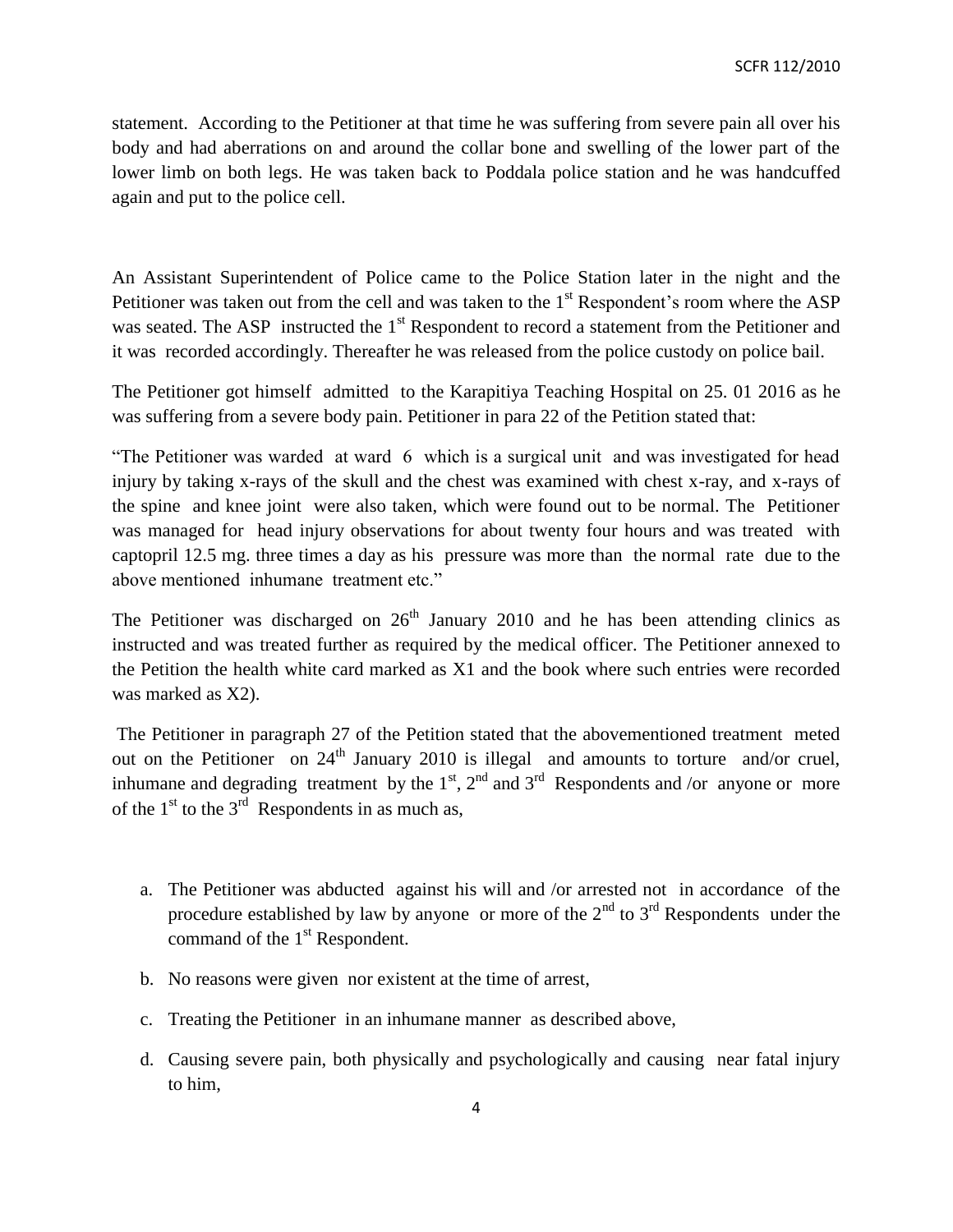e. Wrongly kept the Petitioner in detention and unlawful treatment.

The Petitioner alleged that the Respondents had violated the Fundamental Rights guaranteed under articles 11,12,13 (1) and 13 (2) of the Constitution.

The Supreme Court has granted leave to proceed for the alleged violation of Articles 11 and 13(1) of the Constitution.

The  $1<sup>st</sup>$  Respondent in his objections stated that on  $24<sup>th</sup>$  January 2010 he was on mobile petrol to prevent acts of violence related to the forthcoming Presidential Election. At or about 10.00 pm Poddala police station received an information from one Sarath that the Petitioner is verbally abusing him and trying to assault him. At this time the  $2<sup>nd</sup>$  respondent was on duty at Poddala police station and did not join the patrolling group.

1<sup>st</sup> Respondent stated that at about 11.00pm he reached Meepawala Junction where the incident was taking place and there were 3 or 4 persons present at the scene and except for the Petitioner all others ran away. The Petitioner was acting violently and shouting in abusive language. The 1<sup>st</sup> Respondent and the 3 constables tried to control the situation and as the Petitioner resisted they had to use reasonable force and hand cuffed him to control the violent behavior. The Petitioner fell down near the police jeep due to the resistant offered by him.

The 2<sup>nd</sup> Respondent took the Petitioner to the District Medical Officer of Baddegama District Hospital as he was smelling of liquor. The Respondents had annexed certified extracts of paragraphs 2473-2478 of the daily information book marked as R1. According to the medical examination form submitted by the District Medical Officer marked R2 the Petitioner was suffering from non-grievous injuries and he was not drunk.

The complaint made against the Petitioner by the virtual complainant Sarath was recorded by Poddala police station and an extract of the complaint recorded in the minor complaints information book is marked as R3. According to the statement of Sarath, the Petitioner, Indrajith and Nalin reminded him of a previous incident and threatened to kill him and tried to assault him. He escaped from them and went to Karunanayake's house and gave a call to the police. The police came and arrested the Petitioner and took him away. He further stated that previously the Petitioner came to his house at about 2.00 am and knocked at the door and asked him to come out. The police recorded the statement of the Petitioner marked as R4.Thereafter Petitioner was given police bail.

The 1<sup>st</sup> Respondent investigated into the said matter and Poddala Police filed a B report in the Magistrate Court of Galle bearing No bearing No 46749 which is marked as R5. The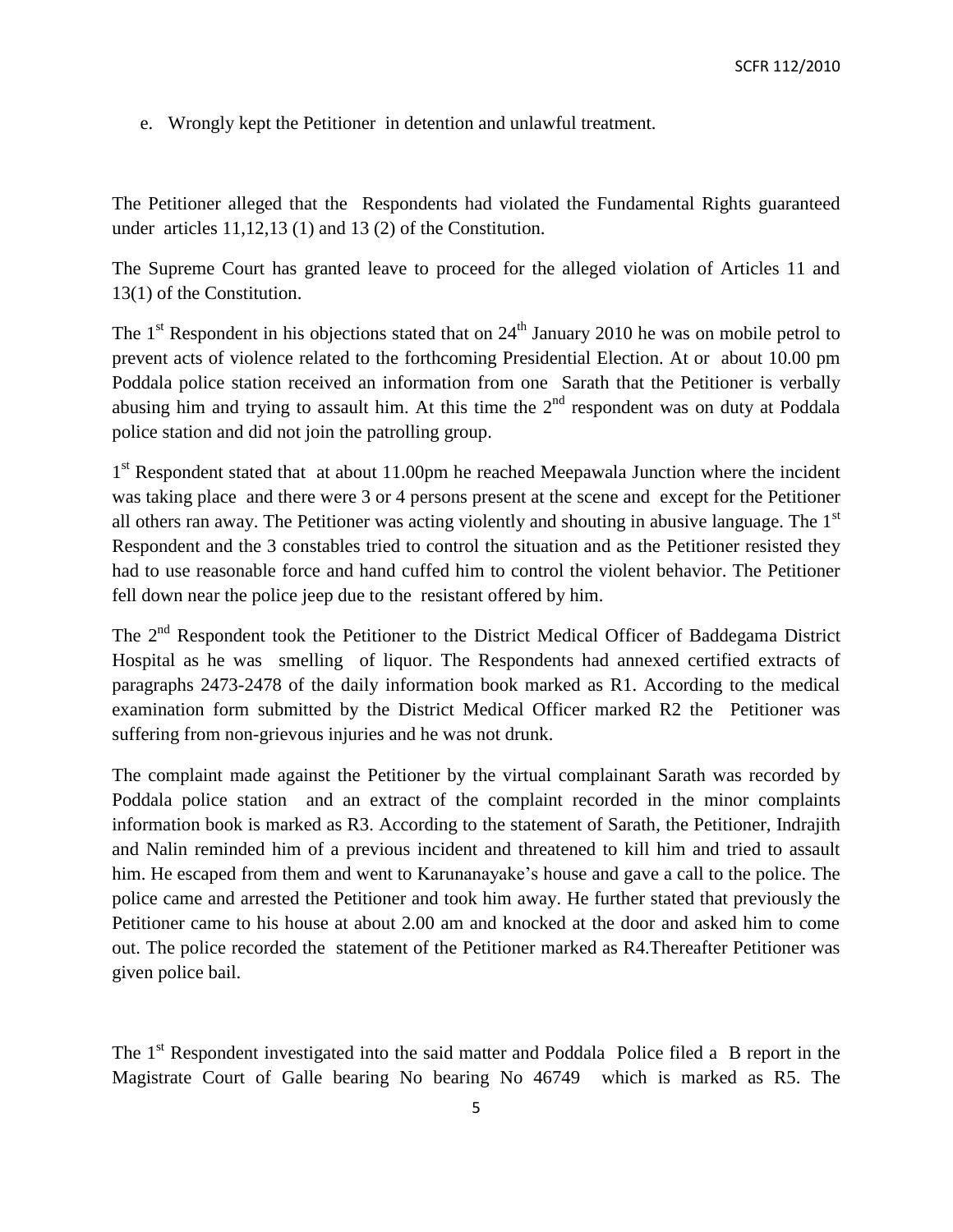Respondent stated that the Petitioner after he was released on police bail went and got admitted to Karapitiya hospital and fraudulently changed his minor non-grievous injury to grievous hurt with the help of the local Member of Parliament Dr Ramesh Pathirana in order to file this application.

In this application leave to proceed was granted under articles 11 and 13 (1) of the Constitution. Having considered the material placed before this Court, this court has to consider whether or not the Petitioner has established his case on balance of probability. As there is an allegation of torture, cruel and inhuman and degrading against the Respondents if a finding is made against them it will affect their employment and expose them to a prosecution under Convention Against Torture Act No.22 of 1994. Therefore in cases of this nature high degree of proof is required to establish the case though the required standard of proof is not beyond reasonable doubt.

There are two versions to this incident. Therefore this court has to first ascertain which version is the probable version. If the Petitioner's version is probable the next question whether case was established on balance of probability.

The facts revealed that the  $1<sup>st</sup>$  Respondent was on mobile petrol when he received information from one Sarath .that the Petitioner was engaged in an act of violence and he proceeded to the scene and arrested the Petitioner. Sarath confirmed the information given by him when he made a statement to the police to the effect that the Petitioner and two others threatened to kill him and tried to assault him. Therefore the  $1<sup>st</sup>$  Respondent had reasonable ground and also had credible information to arrest the Petitioner. As the arrest of the Petitioner is lawful there is no violation of Article 13 (1) of the Constitution. .

The next question is whether the Respondent after the arrest of the Petitioner subjected him to torture, cruel, inhumane and degrading treatment as alleged by the Petitioner. The Petitioner in his petition at para 12 described how he was assaulted and was subject to cruel treatment. According to the description given by him he would have sustained more serious injuries than what was revealed in the medical legal reports . According to the medical legal report he had a non -grievous injury. A medical report does not support his version. He had given an exaggerated version of the events.

The Respondents in their affidavits have stated that at the time of the arrest, the Petitioner resisted arrest and they were compelled to use force to arrest him and put him to the police jeep and bring him to the police station. There is a likelihood that he would have sustained injuries in the process.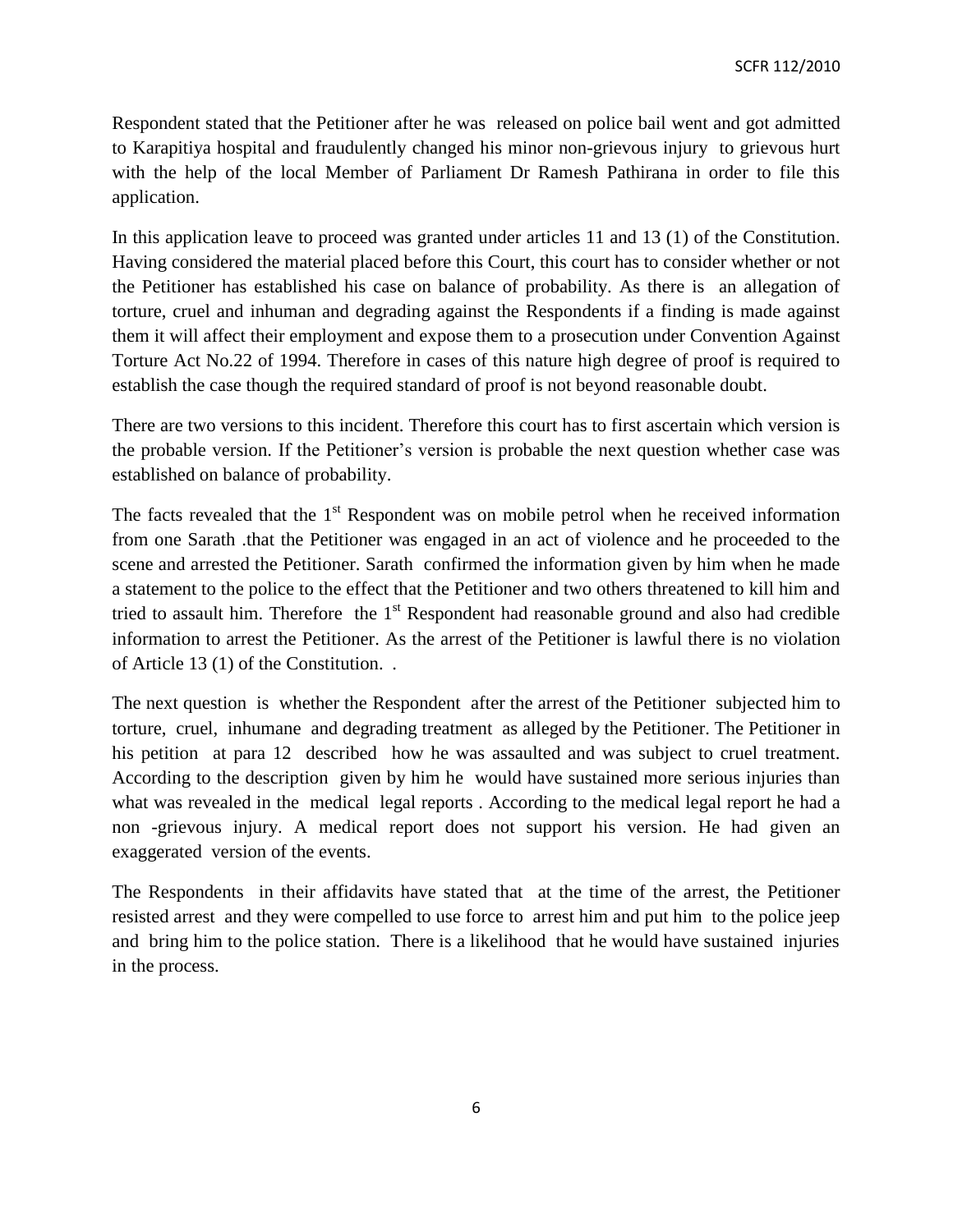The  $1<sup>st</sup>$  Respondent and the other Respondents did not have any animosity nor a motive to cause harm to the Petitioner. In the course of his duties  $1<sup>st</sup>$  Respondent visited the scene and arrested the Petitioner who was behaving in an unruly manner and produced him at the police station.

For the above reasons, I am of the view that the version given by the Respondents is more probable than the version given by the Petitioner. The Petitioner had failed to establish his case on balance of probability.

The Application is dismissed. No costs.

Chief Justice

Sisira J. de Abrew J.

I agree.

Judge of the Supreme Court

Nalin Perera J,

I agree.

Judge of the Supreme Court